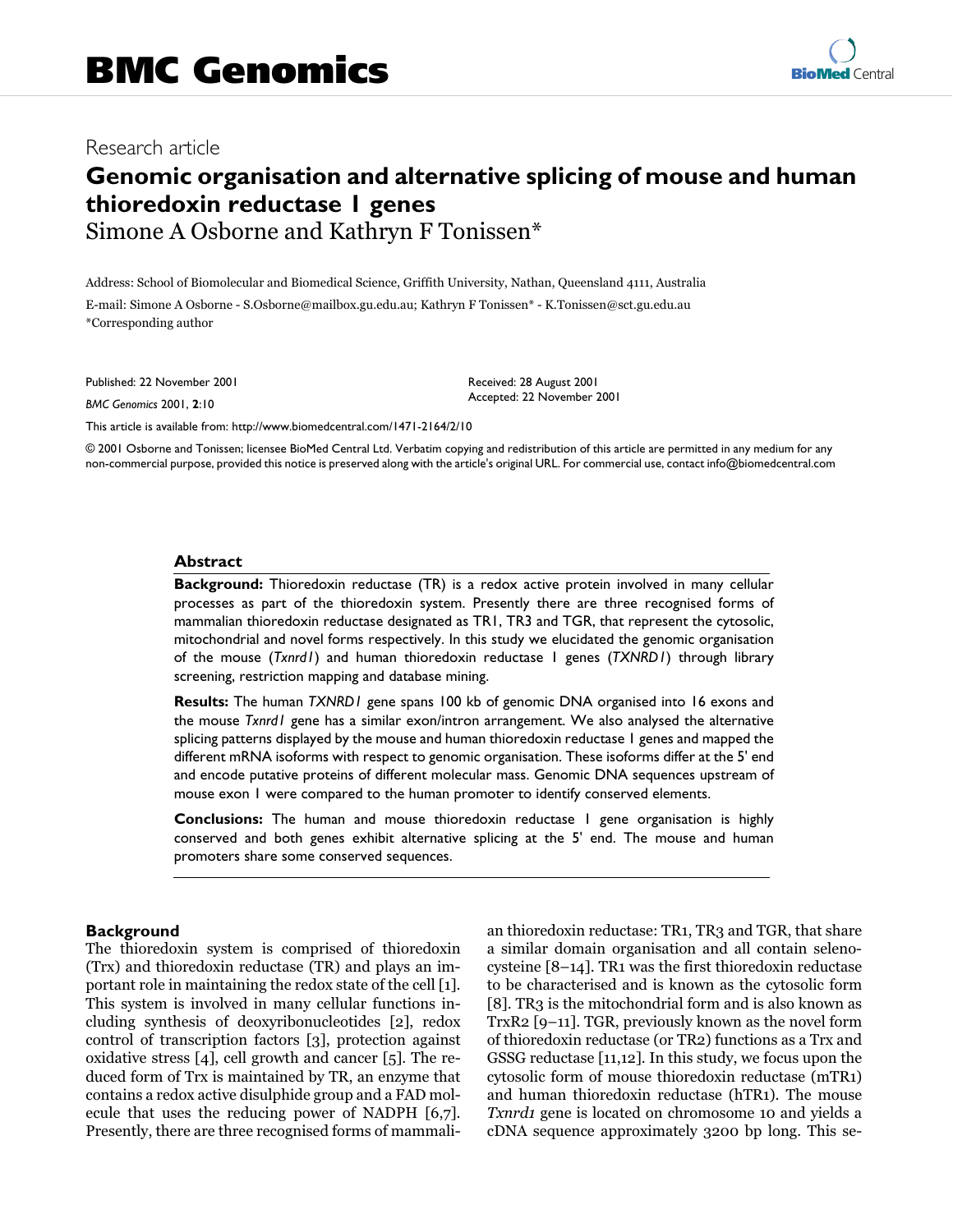quence encodes a protein with 499 amino acids and a molecular mass of 54.5 kDa [[15](#page-7-12)]. The human TXNRD1 gene is located on chromosome 12 [\[16\]](#page-7-13) and the first cDNA sequence reported was 3826 bp and encoded a protein of 495 amino acids with a molecular mass of 54.1 kDa [\[8](#page-7-7)]. Recently it was reported that the mouse Txnrd1 gene is alternatively spliced, producing three isoforms of mouse Txnrd1 mRNA that vary in their 5' sequences but have common downstream sequences [\[17](#page-7-14)]. Also recently, the human TXNRD1 gene has been reported to exhibit possible alternative splicing around its first exon [\[18](#page-7-15)].

Here we report the genomic organisation of the human and mouse thioredoxin reductase 1 genes, subsequently detailing the alternative splicing pattern of the first exon in both species. We also present a potential mouse Txnrd1 promoter region and compare this genomic DNA sequence with the recently studied TXNRD1 gene promoter [[18\]](#page-7-15) to identify conserved sequences.

## **Results and Discussion**

## *Mouse Txnrd1 genomic organisation*

To determine the genomic structure of the mouse Txnrd1 gene we initially screened a mouse genomic DNA library using a mouse Txnrd1 cDNA fragment as a probe. Successful screening, restriction mapping and Southern blot analysis revealed two overlapping Txnrd1 genomic clones approximately 15 kb in length. One clone was extensively mapped and sequenced and aligned with the Txnrd1 cDNA sequence [[15](#page-7-12)] to reveal intron/exon junctions. The genomic sequences contained exons 5, 6, 9, 10, 11, 12, 13, 14 and 15 (accession numbers AF394929, AF394930, AF394931, AF394932, AF394933, AF394934, AF394935, AF394936 and AF394937 respectively). The location of exons 7 and 8 was determined by restriction enzyme mapping, however the precise intron/exon junctions were established using mouse genomic sequences from the National Centre for Biotechnology Information (NCBI) Trace Archive [www.ncbi.nlm.nih.gov] . Two sequences numbered 18222987 and 20784325 in the archive were used to confirm exons 7 and 8 respectively. These alignments enabled the intron/exon boundaries to be fully mapped between exons 5 and 15 (Table [1\)](#page-1-0). Exons 5 to 15 span approximately 14 kb which is consistent with the size of the mouse genomic Txnrd1 clone obtained from the library screen. The intron/exon junctions for exons 1 to 4 and 16 were determined by database mining using genomic Txnrd1 DNA sequences deposited in the Trace Archive of [the NCBI. Database searches using cDNA sequences cor](www.ncbi.nlm.nih.gov)responding to exons 1 to 4 and exon 16 [[15](#page-7-12)] produced a number of 1 kb sequences. The following mouse Txnrd1 genomic sequences 19029770, 19679815, 18378992, 22011035, 17424013 and 18272097 were used to deduce intron/exon boundaries for exons 1, 2, 3a, 3b, 4 and 16

[\(respectively\) although intron lengths could not be de](www.ncbi.nlm.nih.gov)termined. Table [1](#page-1-0) shows the length of each exon ranging from the shortest, exon 5 (73 bp), to the longest, exon 3b (338 bp). The principal ATG start codon is located in exon 4 and the TAA stop codon in exon 16. Another ATG start codon that is utilised by one mRNA isoform generated by alternative gene splicing is found in exon 3b. Table [1](#page-1-0) also shows the intron lengths in the region spanning exons 5 to 15. These sizes range from the shortest, intron 13 (94 bp), to the longest, intron 15 (3.13 kb). All introns display splice signals consistent with the GT/AG rule [[19](#page-7-16)], except intron 4, in which the 5' splice donor is GC instead of GT. This discrepancy in the 5' splice donor in intron 4 is consistent with that also found in intron 4 of the human TXNRD1 gene (Table [1\)](#page-1-0).

## *Human TXNRD1 genomic organisation*

<span id="page-1-0"></span>To determine the genomic structure of the human TXNRD1 [gene, the human genome data from the NCBI](www.ncbi.nlm.nih.gov) [database \[www.ncbi.nlm.nih.gov\] was searched using](www.ncbi.nlm.nih.gov) the TXNRD1 cDNA [\[8](#page-7-7)] sequence. Alignments were used to establish intron/exon junctions, and these results confirmed through the adherence of predicted splice signals to the AG/GT rule [\[19\]](#page-7-16) and by comparisons made with the mouse intron/exon junctions described above. The cDNA sequences for mouse and human thioredoxin reductase are approximately 80% homologous, and the human [[20\]](#page-7-17) and mouse [\[21](#page-7-18)] thioredoxin genes have an identical genomic organisation. Therefore we predicted that the human and mouse thioredoxin reductase genes would also have a similar organisation. After searching [approximately 100 kb of human](www.ncbi.nlm.nih.gov) TXNRD1 genomic DNA sequence, all exons were mapped.

The mapping of the human TXNRD1 gene is detailed in Table [1.](#page-1-0) Exon lengths range from the shortest, exon 1a (42 bp), to the longest, exon 3b (341 bp). The start codon is located in exon 4, however another ATG is found in exon 1 and may be utilised in at least one mRNA isoform [[18\]](#page-7-15). The stop codon is positioned in exon 16, as is the 3'UT region. Intron sizes vary greatly from the shortest, intron 10 (917 bp), to the longest mapped intron, intron 12 (26.97 kb). Table [1](#page-1-0) also lists the intron/exon splice signals which all conform to the AG/GT rule [\[19\]](#page-7-16), except intron 4. Like intron 4 in the mouse Txnrd1 gene, the human 5' splice donor contains a GC instead of GT. The occurrence of this splice signal deviation in both mouse and human thioredoxin reductase intron 4 sequences is interesting since the 5' region of both genes are involved in alternative splicing and this could represent a potential regulatory site.

# *Alternative splicing of mouse and human TXNRD1 genes*

Recent reports of alternative splicing in both the mouse [[17](#page-7-14)[,22](#page-7-19)] and human [[18\]](#page-7-15) thioredoxin reductase genes lead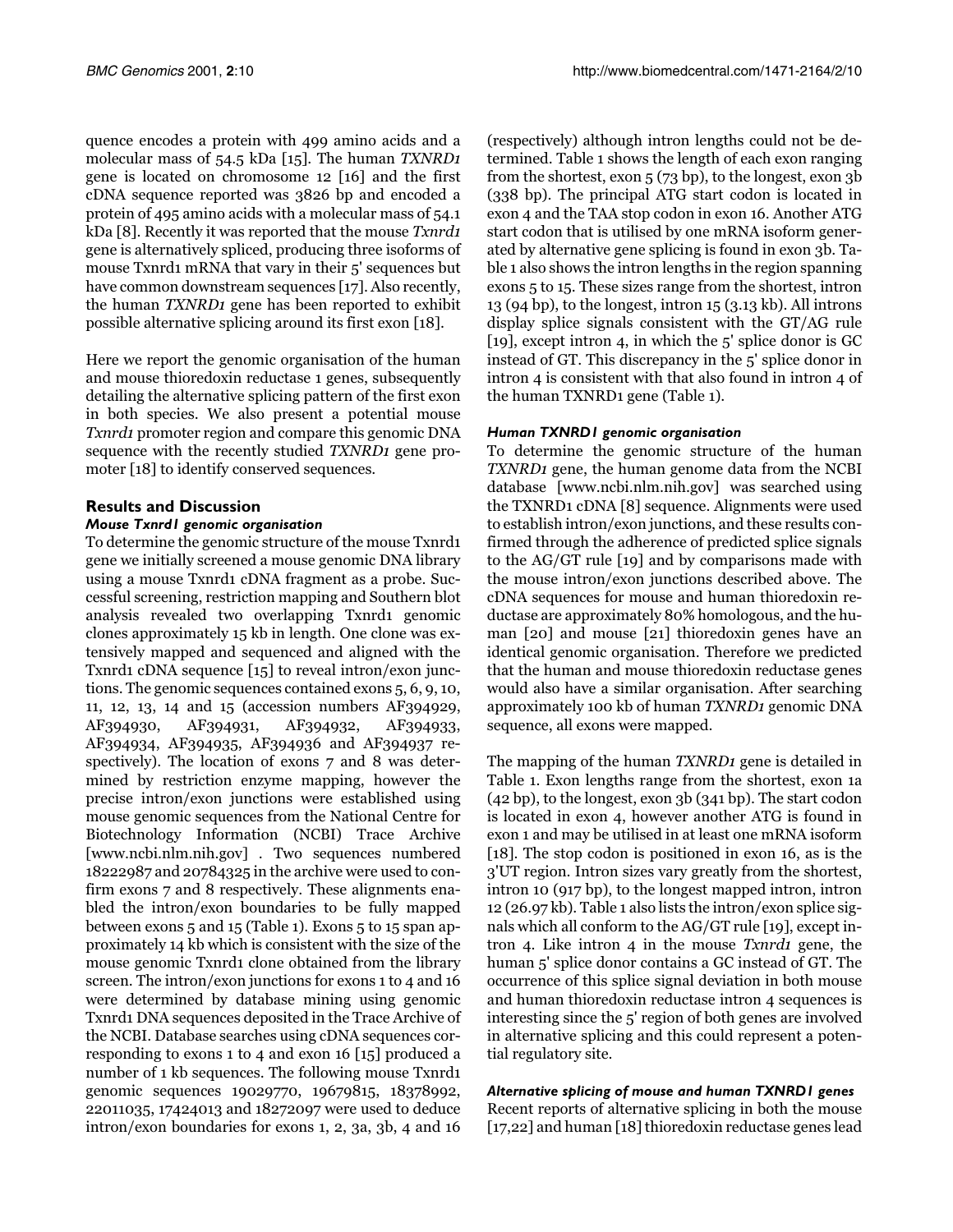| Exon<br>Number<br>TXNRD1/<br><b>Txnrd1</b> |               | Intron<br><b>Numbera</b><br>TXNRD I/<br>Txnrd I |                | Human TXNRD / Gene   |                        | Mouse Txnrd / Gene                          |                      |                               |                                          |
|--------------------------------------------|---------------|-------------------------------------------------|----------------|----------------------|------------------------|---------------------------------------------|----------------------|-------------------------------|------------------------------------------|
|                                            |               |                                                 |                | Exon<br>size<br>(bp) | Intron<br>size<br>(kb) | Sequence at intron/EXON/intron<br>junctionb | Exon<br>size<br>(bp) | Intron<br>size<br>(kb)        | Sequence at intron/EXON/intron junctionb |
| 1a                                         | L             |                                                 |                | 42                   | $\blacksquare$         | ctgcagTCCTGA--ATTCTTgtaagc                  | 112                  |                               | ccggagCCACTA--GTTCAT gtaagc              |
|                                            |               |                                                 |                | 279                  |                        | ctgcagTCCTGA--CATGTGgtaagt                  |                      |                               |                                          |
| $\mathcal{P}$                              | $\mathcal{L}$ | $\mathsf{I}$                                    | L              | 110                  | 1.86                   | acacagAGGACG---TTGAAGgtagga                 | 107                  | <b>ND</b>                     | ccacagAGGGGG------CTGAAGgtagga           |
|                                            |               | ı                                               |                | $\overline{a}$       | 1.62                   |                                             |                      |                               |                                          |
|                                            | 3a            |                                                 | 2a             |                      |                        |                                             | 115                  | <b>ND</b>                     | gctaagGTTCAT-------ACTAAGgtaagg          |
| 3 <sub>b</sub>                             | 3h            | $\mathcal{P}$                                   | 2 <sub>b</sub> | 341                  | 25.56                  | ccacagTGCTTT-----GGGCTGgtaagt               | 338                  | <b>ND</b>                     | ccacag TGCCCT-----GAGCTGgtaagt           |
| 4                                          |               |                                                 | 3              | 123                  | 1.19                   | ctttagGCTTAT-------GCTAAGgcaagg             | 123                  | <b>ND</b>                     | ctgcagCCGAAC-------GCTAAGgcaaga          |
| 5                                          |               | 4                                               |                | 73                   | 1.83                   | ttccagGAGGCA-----GATGGGgtaagc               | 73                   | <b>ND</b>                     | tcccagGAGGCA-------GATGGGgtgagt          |
| 6                                          |               | 5                                               |                | 120                  | 2.46                   | ttgtagGTCTTG-----AGACAGgtatga               | 120                  | 1.62                          | ttgcagGTCTCG---------ACACAGgtgtgg        |
| 7                                          |               | 6                                               |                | 153                  | 1.76                   | atacagTTAAGC-----ATTAAGgtaatt               | 143                  | $\mathsf{I} \cdot \mathsf{A}$ | acgcagTGAAGC-------ATTGTGgtaatt          |
| 8                                          |               | 7                                               |                | 116                  | 0.414                  | tgttagGCAACA------CAGCAGgtaaag              | 116                  | $0.4$                         | ttgcagGCGACA--------CAGCAGgtgggt         |
| 9                                          |               | 8                                               |                | 226                  | 1.51                   | ccccagTGATGA----ATTAAAgtaagt                | 226                  | 1.59                          | ctccagTGATGA--------ACGAAAgtaagt         |
| 10                                         |               | 9                                               |                | 93                   | 9.29                   | ttacagGTTGAA-----AATACGgtaagg               | 93                   | 0.559                         | ttgtagATTGAA---------AACACAgtaagg        |
| $\mathbf{H}$                               |               | 10                                              |                | 77                   | 0.917                  | tttcagGTGATG------TGAAAAgtaaga              | 77                   | 0.416                         | ttttagGTGTTG----------CGAAAAgtaagg       |
| 12                                         |               | $\mathbf{H}$                                    |                | 157                  | 6.19                   | ttgcagGACTGG-----GTCAAGgtgagt               | 158                  | 0.950                         | ttgcagAACCGG-------GTCAAAgtgaga          |
| 13                                         |               | 12                                              |                | 108                  | 26.97                  | aaacagTGTGAC----ATTGAGgtaagt                | 109                  | 0.094                         | acacagTGTGAC-------ATTGAAgtaagt          |
| 4                                          |               | 13                                              |                | 96                   | 9.67                   | tcttagGTTTAC-------GACAATgtaagt             | 96                   | 2.03                          | ttccagGTTTAC---------GACGATgtaagt        |
|                                            | 15            |                                                 | 4              |                      | 1.58                   | ccttagGAACGT-----GCAGAGgtgggt               | 135                  | 3.126                         | tcttagGAACGT---------GCAGAGgtgagt        |
| 16                                         |               |                                                 | 15             | 69                   | 9.08                   | ctgcagGTATTC-----GGTTAA 3'UT                | 138                  | <b>ND</b>                     | ctgcagATATTC--------GGTGAAgtgcNg         |

#### **Table 1: Intron/Exon boundaries of human** *TXNRD1* **and mouse** *Txnrd1* **genes**

a Introns are numbered at 3' splice acceptor ie. intron 3 precedes exon 4. b Nucleotide sequences indicated at the intron (lowercase letters) and exon (uppercase letters) junctions.

us to investigate the link between splicing events and genomic organisation. This investigation was carried out through comparisons of mouse and human thioredoxin reductase expressed sequence tags (EST) with the genomic organisation as described in this report.

#### *Alternative splicing of mouse Txnrd1 gene*

The Gladyshev group [\[17](#page-7-14)] proposed the first three exons in the mouse *Txnrd1* gene are alternatively spliced, producing three isoforms of mouse Txnrd1 mRNA (Figure [1](#page-3-0)). These three mRNA isoforms were reported to contain exons 1 and 4, 2 and 4, and 3 and 4 to generate isoforms I, II and III respectively. Transcripts consistent with some of these isoforms were described in another study [[22\]](#page-7-19), although they were labelled differently.

#### • Isoform I

As reported by Sun et al [[17\]](#page-7-14), isoform I contains the ATG start codon positioned within exon 4 and translation of the resulting sequence produces the first reported mouse TR1 protein of 54.5 kDa [\[15\]](#page-7-12).

#### • Isoform II

With respect to isoform II, we noted that ESTs (for example, accession number AI956288) containing exon 2 always displayed exon 1 immediately upstream, or did not extend far enough to be informative. Thus isoform II appears to contain exons 1, 2, 4, 5, 6, 7 etc (Figure [1\)](#page-3-0). The only ATG start codon in the correct reading frame is located in exon 4, hence translation of this isoform would also yield the 54.5 kDa mouse TR1 protein [[15](#page-7-12)].

• Isoform III

With respect to form III, ESTs containing exon 3 (accession numbers AA168412, AI607108) were aligned with mouse Txnrd1 genomic DNA sequences in order to establish the intron/exon junctions. Alignment of a mouse Txnrd1 EST containing exon 3 (accession number AI607108) with mouse genomic Txnrd1 sequence (Trace Archive 22011035) showed exon 3 is actually comprised of two exons, designated as exons 3a and 3b in this study. The splicing signals around exon 3b are consistent with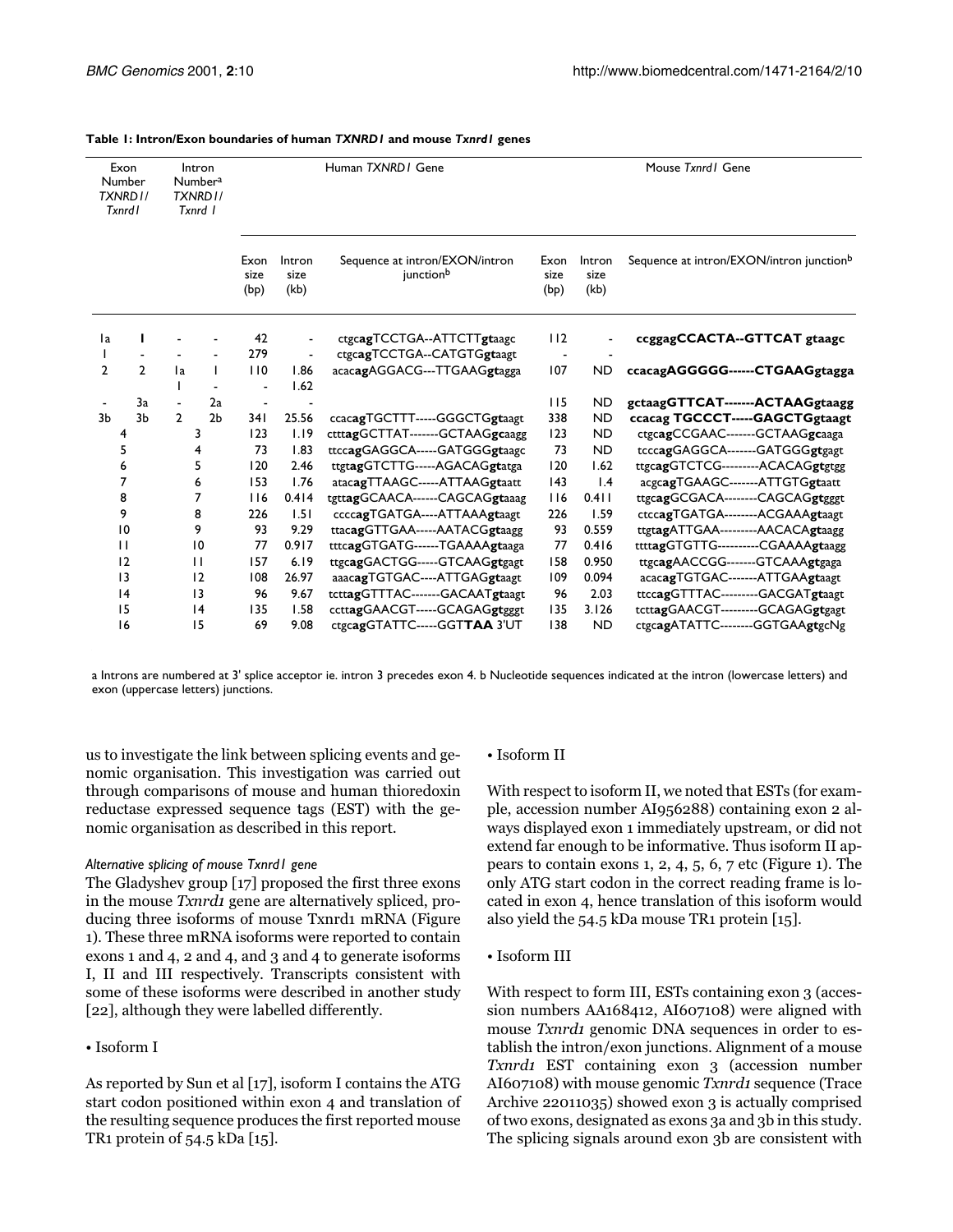

<span id="page-3-0"></span>Exon 1 alternative splicing pattern in mouse and human thioredoxin reductase 1 genes. The shaded area (A) shown in *TXNRD1* exon 1 is 42 bp in length and represents an alternative splicing site within the exon. The mRNA isoforms of *Txnrd1* and *TXNRD1* are represented by: a green line for Isoform I; a red line for Isoform II; a blue line for Isoform III; a purple line for Isoform IV; and a pink line for Isoform V. The resulting mRNA isoforms are also shown with predicted start codons indicated by the ∆ symbol.

the AG/GT rule [\[19\]](#page-7-16). Exon 3a was aligned with the mouse genomic Txnrd1 DNA sequence (Trace Archive 18378992) to confirm a consensus splice sequence at the 5' splice donor site to form the intron between exon 3a and 3b. The 5' end of exon 3a could not be accurately defined since the 5'end of isoform III has not been accurately mapped. All ESTs containing exon 3 sequences always contain both exon 3a and 3b and therefore isoform III is predicted to contain exons 3a, 3b, 4, 5, 6, 7 etc (Figure [1\)](#page-3-0). Two ATG start codons in the same reading frame are present in exons 3b and 4. Translation from the start codon encoded in exon 4 would produce the original 54.5 kDa protein, however use of the start codon in exon 3b yields a protein with a predicted molecular mass of 67 kDa. This 67 kDa protein coincides with the 67 kDa mTR1 protein previously reported [\[17\]](#page-7-14).

#### *Alternative splicing of human TXNRD1 gene*

Alternative splicing of the human TXNRD1 gene was investigated based on that already determined for the mouse *Txnrd1* gene and also on recent reports of possible alternative splicing in the human TXNRD1 gene [[17](#page-7-14)[,18](#page-7-15)]. The Arner group [\[18](#page-7-15)] reported three isoforms of human TXNRD1 mRNA – I, II and III, however these isoforms do not align with the three mouse mRNA isoforms previously discussed. In this report the human TXNRD1 isoforms are numbered according to structural and sequence similarity displayed with the mouse Txnrd1 isoforms where possible. Subsequently the isoforms I, II and III reported by the Arner group are denoted here as isoforms V, II and I (respectively). In addition to the isoforms reported by the Arner group we identified two further isoforms (isoforms IV and VI) and proposed another (isoform III), that would align with the mouse isoform III.

#### • Isoform I

Isoform I contains exons 1, 2, 4, 5, 6, 7 etc (accession number BF182740) [[8\]](#page-7-7) and represents the human TXNRD1 cDNA sequence first reported [\[8](#page-7-7)]. There are two ATG start codons in the correct reading frame in exons 1 and 4. The ATG in exon 4 directs translation of the orginal 54.1 kDa hTR1 protein [[8\]](#page-7-7). Translation of this mRNA isoform from the ATG in exon 1 yields a protein with a predicted molecular mass of approximately 60 kDa [\[18](#page-7-15)]. This protein coincides with a 60 kDa hTR1 protein previously reported [\[22](#page-7-19)].

• Isoform II

Isoform II is comprised of exons 1, 4, 5, 6, 7 etc (accession number AU077310). The ATG start codon is in exon 4 and directs translation of the original 54.1 kDa hTR1 protein.

• Isoform III

Isoform III is predicted to contain exons 3b, 4, 5, 6, 7 etc, however no human thioredoxin reductase EST was found to contain exon 3b. Therefore isoform III is not denoted in Figure [1.](#page-3-0) This isoform prediction was based on sequence comparisons made between the mouse exon 3a and 3b sequences with human genomic TXNRD1 sequences. A human TXNRD1 genomic region with homology to mouse exon 3b was detected (Figure [2](#page-4-0)). This alignment was flanked by canonical GT/AG splice signals at equivalent positions to that observed for mouse exon 3b, indicating the possibility of the human TXNRD1 mRNA isoform III. Exon 3a was not identified in the human genome sequences possibly due to low homology between the mouse and human 5' UT region. An align-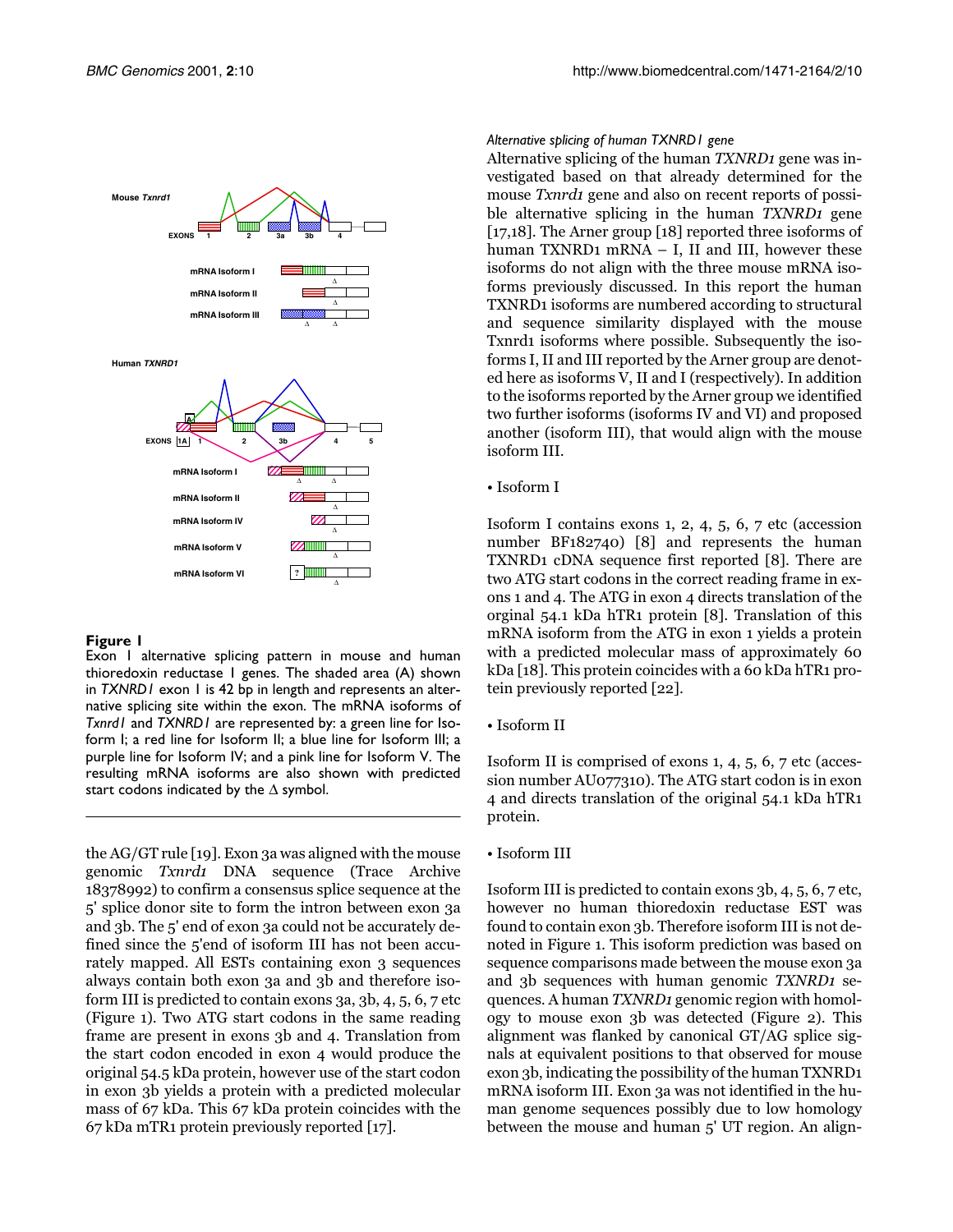| TXNRD1<br>Txnrd1 | 1<br>1          | ССАС <mark>А G <mark>Т G C</mark> T T T G T <mark>A T T G A A G G A G</mark> G <mark>A A C C</mark> T 3<br/>- - - - - - <mark>Т G C</mark> C C <mark>T G</mark> C <mark>A T T G A A G G A G</mark> A A G <mark>C C</mark> С я</mark>                                     |                |
|------------------|-----------------|--------------------------------------------------------------------------------------------------------------------------------------------------------------------------------------------------------------------------------------------------------------------------|----------------|
| TXNRD1<br>Txnrd1 | 31<br>25        | TGGCCATAATGCCAGTTGATGACTACTGGC<br>GCCAGTTGATGACTGCTGGCS<br><mark>TGG</mark> TCACCAT                                                                                                                                                                                      | $\epsilon$     |
| TXNRD1           | ଗ               | TGTGTTTACCAGCCTCTTGTGCTAGACCTT                                                                                                                                                                                                                                           | $\mathfrak{D}$ |
| Txnrd1           | 乐               | <mark>Т G T A C <mark>T T</mark> C <mark>C C A G C</mark> T <mark>T C T</mark> C <mark>G</mark> A <mark>G G T A G A A C C T</mark></mark>                                                                                                                                | 84             |
| TXNRD1           | 91              | TTGTGCAGACTGTCAGAGTGGTGCAGTCTT                                                                                                                                                                                                                                           | 120            |
| Txnrd1           | æ,              | <mark>T T G T G C A G A C T G T C  </mark> T <mark>G</mark>  G  <mark>G T G G</mark>  C A   <mark>C</mark>  C C A <mark> C T T</mark>                                                                                                                                    | 114            |
| TXNRD1           | 121             | GCCCCCACTGTTGCTGGTTTCCAGGTGTTC                                                                                                                                                                                                                                           | 150            |
| Txnrd1           | 115             | G C C C C  A <mark>A C T G T T G C T G G T T T C C A G G T</mark>  T <mark>T T C  </mark>                                                                                                                                                                                | 144            |
| TXNRD1           | 151             | TCCCTTCAGTCCCTGAGCCACTACGTATGC                                                                                                                                                                                                                                           | 180            |
| Txnrd1           | 145             | TCCCTCCAGTCCCCCCGGCCACCACATGTGC                                                                                                                                                                                                                                          | 174            |
| TXNRD1<br>Txnrd1 | 181<br>175      | <mark>СС</mark> 6 СС А <mark>Т G C T G C</mark> C A <mark>A</mark> C A <mark>G G</mark> T A G C <mark>C</mark> A C A <mark>G T G</mark> 20<br>ССС G Т G <mark>T G C T G C</mark> T G <mark>A</mark> G G <mark>G G</mark> C C C T <mark>C</mark> G T G <mark>G</mark> G a |                |
| TXNRD1           | 211             | CTGTGCTTCCTCCTTCACATTGCTCCACCG 240                                                                                                                                                                                                                                       |                |
| Txnrd1           | 205             | C T G T G C T T C C T G C T T C A C G <mark>T</mark> C C <mark>C T C C A</mark> A G A 234                                                                                                                                                                                |                |
| TXNRD1           | 241             | CACCCCCTTCCACATCCCAAGAAC <mark>C</mark> TT <mark>C</mark> TT                                                                                                                                                                                                             | 270            |
| Txnrd1           | 235             | <mark>САС</mark> Т <mark>ССС</mark> СТССТСАТСССА - <mark>GА - - С</mark> GС <mark>ССТ</mark>                                                                                                                                                                             | 251            |
| TXNRD1           | 271             | CTTCCGCTGACCCCAAGC <mark>TCTGCC</mark> TTCAC                                                                                                                                                                                                                             | 300            |
| Txnrd1           | $\mathcal{R}^p$ | G <mark>TCC</mark> TA <mark>CTGACCCC</mark> TGTA <mark>TCTGCC</mark> CTC <mark>CAC</mark> 291                                                                                                                                                                            |                |
| TXNRD1           | 3M              | CCCCTACATCTGATAGTAGGCAAGAGAGAA<br>CCTCCACACCTGATAGTAGGCAGGAAAAAA                                                                                                                                                                                                         | 330            |
| Txnrd1           | 29              |                                                                                                                                                                                                                                                                          | 321            |
| TXNRD1           | 331             | <mark>A T</mark> G T <mark>G C A G T</mark> T <mark>T G</mark> G <mark>G C T G</mark> G T A A G T                                                                                                                                                                        | 353            |
| Txnrd1           | 322             | <mark> A T  </mark> A C <mark> G C A  </mark> A <mark> T</mark>  C <mark> T G</mark>  A <mark> G C T G</mark>                                                                                                                                                            | 338            |

<span id="page-4-0"></span>Alignment of mouse thioredoxin reductase 1 (*Txnrd1*) exon 3b with partial human thioredoxin reductase 1 (*TXNRD1*) genomic DNA sequence. Splice junctions (AG/GT) are outlined in *TXNRD1*. The ATG codon that yields the 67 kDa protein form is conserved in both genes and is boxed.

ment between the deduced amino acid sequences derived from the mouse and human exon 3b (Figure [3](#page-4-1)) reveals a 50% identity between the two species (as outlined in Figure [3\)](#page-4-1). If conservative amino acid substitutions are taken into consideration the homology percentage increases to approximately 70%. The high degree of sequence conservation further substantiates the likelihood of exon 3b being utilised in an as yet undescribed human mRNA variant.

An analysis of the reading frame in exon 3b revealed three in frame ATG codons that could potentially initiate translation. Translation of this mRNA isoform from the most 5' ATG start codon in exon 3b would produce a protein with a predicted molecular mass of approximately 67 kDa. A human TR1 protein with a mass of 67 kDa has been detected [\[17](#page-7-14)] substantiating the possibility that exon 3b is present in some mRNA transcripts. A search of the EST and nucleotide databases failed to identify any expressed sequences that contain exon 3b.

• Isoform IV

Isoform IV was discovered following an EST database search. This isoform contains exon 1A, 4, 5, 6, 7 etc (accession number AU132293). Exon 1A is a product of an internal splice site located within exon 1. This splice site generates a 42 bp fragment that corresponds to the 5' end of exon 1. There is one ATG start codon in the correct reading frame in exon 4 and translation from this ATG yields the original 54.1 kDa hTR1 protein [\[8\]](#page-7-7).

• Isoforms V

This isoform contains exons 1A, 2, 4, 5, 6, 7 etc (accession number BG771986). The ATG start codon is in exon 4 and directs translation to produce the original 54.1 kDa human TR1 protein [[8\]](#page-7-7).

• Isoforms VI

Isoform VI was discovered via an EST database search. This isoform contains exons 2, 4, 5, 6, 7 etc (accession number BG772375) and the ATG codon is found in exon 4 where it directs translation to potentially produce the original 54.1 kDa TR1 protein [[8\]](#page-7-7). The EST that revealed this isoform extends a further 300 bp immediately upstream of the 5' end of exon 2. The nature of this 300 bp region is unknown as it did not display homology with human TXNRD1 cDNA sequences or any sequence in GenBank. Subsequently the 5' end of this isoform may not terminate with exon 2.

## *Potential thioredoxin reductase regulatory elements*

The alternative splicing pattern utilised by both the TXNRD1 and Txnrd1 genes generate mRNA isoforms that are heterogenous at the 5' end. This alternative splicing presents consequences for possible gene regulation and location of control elements. Indeed Rundlof and co-workers [\[22](#page-7-19)] recently reported that the alterna-

| hTR1-3b<br>$mTR1-3b$ |    | MPVDDYWLCLPASCARPFVQTVRV<br>MPVDDCWLYFPASRGRTFVQTVWV                                                                                         | 24<br>24 |
|----------------------|----|----------------------------------------------------------------------------------------------------------------------------------------------|----------|
| hTR1-3b              | 25 | VQ <mark>SCPHCCWFPG</mark> V <mark>LPSVPEP</mark> LRM <mark>P</mark><br>APT <mark>CPNCCWFPG</mark> F <mark>LPPVPRP</mark> PHV <mark>P</mark> | 48       |
| $mTR1-3b$            | 25 |                                                                                                                                              | 48       |
| hTR1-3b              | 49 | AM <mark>L</mark> PT <mark>GSHSAVLPPS</mark> HC <mark>S</mark> TAP <mark>PST</mark><br>RVLLR <mark>GPRGAVLPAS</mark> RPSKTLPSS               | 72       |
| $mTR1-3b$            | 49 |                                                                                                                                              | 72       |
| hTR1-3b              | 73 | <mark>SQEP</mark> SSSA <mark>DPKLCLSPPTSDSRQE</mark><br><mark>SQ</mark> T <u>P</u> CPT- <u>DPCICPPPSTPDSRQE</u>                              | 96       |
| $mTR1-3b$            | 73 |                                                                                                                                              | 95       |
| $hTR1-3b$            | 97 | RNVOFGL                                                                                                                                      | 103      |
| mTR1-3b              | 96 |                                                                                                                                              | 102      |

# <span id="page-4-1"></span>**Figure 3**

Alignment of human thioredoxin reductase (hTR1) exon 3b deduced amino acid sequence with mouse thioredoxin reductase (mTR1) exon 3b deduced amino acid sequence.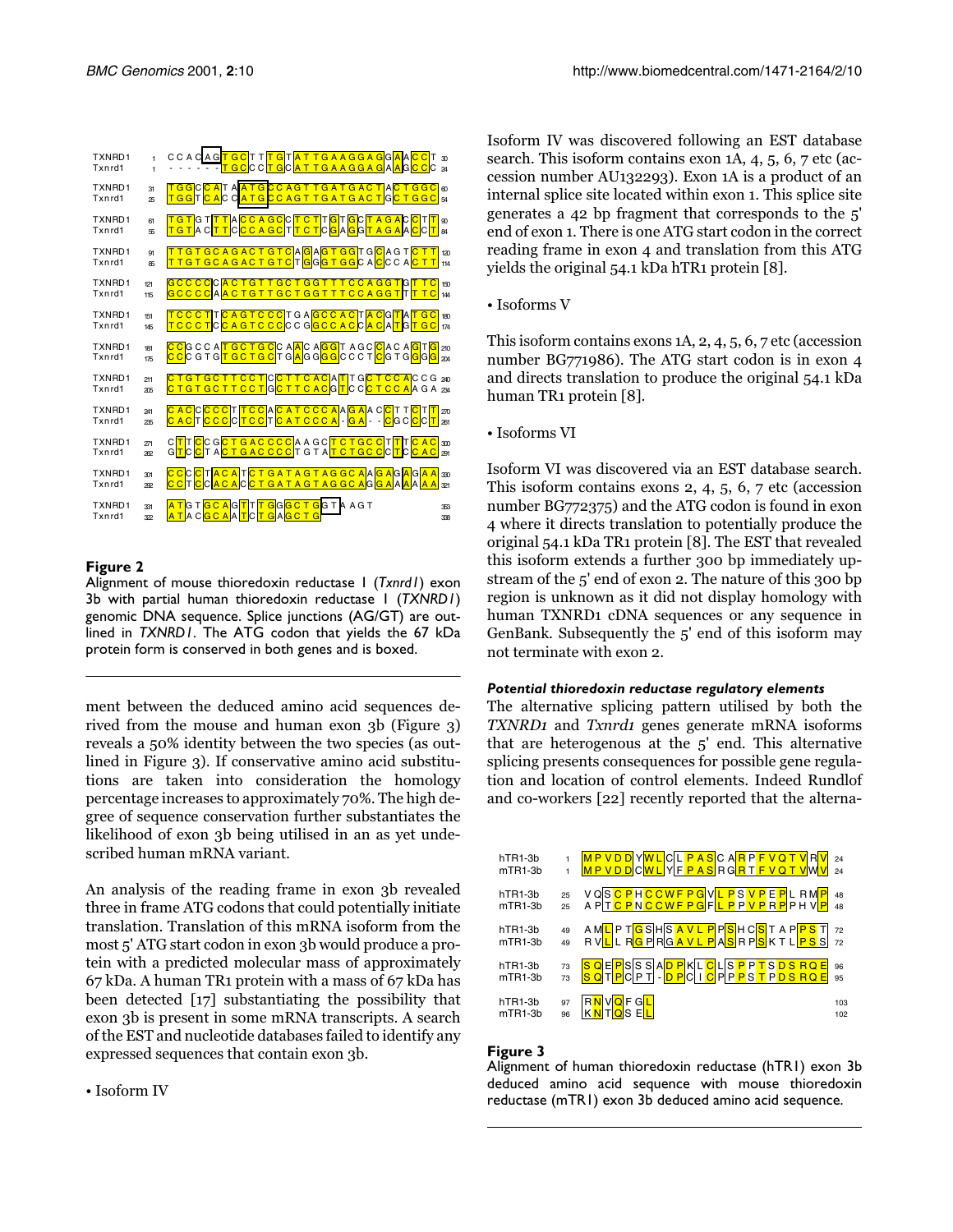| TXNRD1<br>Txnrd1 | f.             | _ <mark>А</mark> С <mark>СТ</mark> ТАА <mark>GGC AGTG</mark> G G T <mark>C</mark> C <mark>C</mark> IA <mark>A</mark> A C <mark>TTTGCTG</mark> CC <sub>33</sub><br>_A - <u>C T</u> CG - <u>GIAC A</u> C TGIA A A <mark>C</mark> TCCA - - TG <mark>TG</mark> GTGNG 29                                |            |
|------------------|----------------|----------------------------------------------------------------------------------------------------------------------------------------------------------------------------------------------------------------------------------------------------------------------------------------------------|------------|
| TXNRD1           | 34             | <mark>AA</mark> - <mark>C T</mark> C A A T <mark>C A</mark> C C <mark>T T T</mark> G G A G <mark>T T T C T T T T T T T T T T</mark> &                                                                                                                                                              |            |
| Txnrd1           | $\mathfrak{D}$ | <mark>A A T C T</mark> T T G G <mark>C A </mark> T T <mark>  T T T</mark> T - - - <mark>  T T T  </mark> T <mark>T T T T T T T T T T</mark> <sub>9</sub>                                                                                                                                           |            |
| TXNRD1           | 66             | TT <mark>AAA</mark> CG <mark>CA</mark> GAGGCC - - - <mark>CAGG</mark> - <mark>TCACA</mark> CT <mark>C</mark> CA <sub>94</sub>                                                                                                                                                                      |            |
| Txnrd1           | $\epsilon$     | АА <mark>ААА</mark> АА <mark>СА</mark> АСТАТТТGG <mark>САGG</mark> G <mark>ТСАСА</mark> GC <mark>С</mark> АG <sub>92</sub>                                                                                                                                                                         |            |
| TXNRD1           | 95             | C A <mark>C C A</mark> A T <mark>G</mark> A <mark>C A T C A G A</mark> A T <mark>G T C T</mark> A G <mark>G</mark> G G <mark>T G G G</mark> A <mark>G</mark> 127                                                                                                                                   |            |
| Txnrd1           | 93             | TG <mark>C C A</mark> GG <mark>G</mark> GC A T C A G A T C <mark>G T C T</mark> - - G T A <mark>T G G G</mark> T <mark>G</mark> 28                                                                                                                                                                 |            |
| TXNRD1           | 128            | <mark>ССАGGC</mark> A C <mark>C A</mark> G G <mark>A T T</mark> IC <mark>T A A A</mark> G <mark>A</mark> C - <mark>ССТСА</mark> С G T G<br>ССG G G C G T <mark>С A</mark> A T <mark>A T T</mark> T T <mark>A A A A</mark> T T <mark>C C T C A</mark> T G T G                                       | 159        |
| Txnrd1           | 124            |                                                                                                                                                                                                                                                                                                    | 156        |
| TXNRD1           | 160            | _A - <mark>T</mark> G <mark>A C</mark> A A C <mark>A G C T</mark> A G C A A A G T T C T G <mark>T A G C</mark> T A <mark>C</mark> T<br>_A C T A   A C G C A <mark>A G C T</mark> T G T G T A G - - - - - A <mark>T A G C</mark> A G <mark>C</mark> -                                               | 191        |
| Txnrd1           | 157            |                                                                                                                                                                                                                                                                                                    | 184        |
| TXNRD1<br>Txnrd1 | 192<br>185     | GCCTTAGGGCATAGTCTAAT <mark>TT</mark> CT <mark>TCA</mark> GTAAAA 224<br>GCCTTAGGGCTG <mark>AG</mark> CCCGGGTTACTCACTCC - - 215                                                                                                                                                                      |            |
| TXNRD1<br>Txnrd1 | 25<br>216      | <mark>АСАСАСТТА</mark> Т <mark>ТС</mark> СА <mark>ДА ПТТ G G ТТ СС</mark> А G <mark>A I -   А Т Т</mark> G <i>2</i> 5:<br><mark>АСАС</mark> Т <mark>СТТ А</mark> С <mark>T C</mark> - G <mark>A</mark> T <mark>T</mark> C <mark>T</mark> G G T T C C C A <mark>A</mark> C <mark>A T T</mark> - 246 |            |
| TXNRD1<br>Txnrd1 | 257<br>247     | <mark>С</mark> СГТАААТТGТТТТТ <mark>GС</mark> ТСТ <mark>GТТС∏ТАGGТ</mark> ТGG  289<br>СТ <mark>ТТС</mark> ААТАGСАGСС <mark>GС</mark> - - G <mark>G</mark> CСТ <mark>ТТG GGTC GG</mark> 277                                                                                                         |            |
| TXNRD1<br>Txnrd1 | 290<br>278     | GGGI-CGGCTATGAGCAGGCAGAGATGTGGTGT<br>GGGCCGGTTCCGAGCAG-C-GAGGATGTTGTAC333                                                                                                                                                                                                                          | 308        |
| TXNRD1           | 322            |                                                                                                                                                                                                                                                                                                    | 363        |
| Txnrd1           | 309            |                                                                                                                                                                                                                                                                                                    | 341        |
| TXNRD1           | 354            | ATTAGCATAGGTTGCCAGGGCTGCACGAGGAGT                                                                                                                                                                                                                                                                  | 386        |
| Txnrd1           | 342            | ACCGGGACACAGGTTGCCGGGGCTGCGCGGGGACT                                                                                                                                                                                                                                                                | 374        |
| TXNRD1<br>Txnrd1 | 387<br>35      | GGATTTCTGCTTTGTCATTCTGACTCTGGCAGT<br>GG A T T T T T GC T T T G T C A T <mark>T C T G A C</mark> A <mark>C G G G C A G T</mark><br>$AP-1$                                                                                                                                                           | 419<br>407 |
| TXNRD1           | 420            | AGCCCGCCCGCTCGGCGCAGGGCGTGGCTTCT                                                                                                                                                                                                                                                                   | 452        |
| Txnrd1           | 408            | <mark>  Т</mark> С <mark>G С С С G С С</mark> Т А <mark>С Т</mark> А А <mark>G</mark> А <mark>G С А G G G С G Т G G С Т Т С</mark> С                                                                                                                                                               | 440        |
| TXNRD1<br>Txnrd1 | 453<br>441     | CGTAGCCATTAGGAAA<br>CGGAGCCACTAGGAAC<br>Txnrd1 exon 1                                                                                                                                                                                                                                              | 468<br>456 |

<span id="page-5-0"></span>Alignment of human thioredoxin reductase (*TXNRD1*) promoter region with predicted mouse thioredoxin reductase (*Txnrd1*) promoter region. Two potential AP-1 consensus binding sites are outlined on *Txnrd1* at positions 383 and 393. The 5' end of *Txnrd1* exon 1 is outlined at position 448.

tively spliced mouse transcripts are expressed in a tissue specific manner. Currently the only genome information regarding transcriptional control of thioredoxin reductase 1 genes is available in the recent identification and characterisation of the core promoter for the human TXNRD1 gene [[18\]](#page-7-15). This core promoter of approximately 180 bp contains Oct 1, Sp1 and Sp3 binding sites and has an increased GC content, suggesting the human TXNRD1 gene is a house keeping gene. However this does not explain the response of TXNRD1 to cellular signalling since thioredoxin reductase protein and mRNA levels are known to increase quickly and significantly in human cells in response to exogenous agents. It is possible that the core promoter for the human TXNRD1 gene is accompanied by other promoter elements that have not yet been identified. Comparisons between mouse and human promoter regions may reveal these potential regulatory elements.

A promoter region for the mouse Txnrd1 gene has yet to be elucidated. However in this study a genomic sequence of mouse DNA (NCBI Trace Archive 19029770) that extends 450 bp upstream from exon 1 has been examined for possible control elements. This sequence, when aligned with the human TXNRD1 core promoter region [[18\]](#page-7-15) produced a nucleotide match of approximately 70% (Figure [4\)](#page-5-0). This potential mouse promoter region, like the corresponding human region, lacks a classical TATA box. Unlike the human region, it also lacks consensus Sp1, Sp3 and Oct 1 binding sites at equivalent positions. However it does contain potential AP-1 binding sites, one of which is conserved in the human promoter. There is also a potential CAAT box present at position 325 in both the mouse and human sequences (Figure [4](#page-5-0)). Promoter studies with the human promoter suggest this CAAT box is not required as part of the core promoter [\[18](#page-7-15)].

The mouse Txnrd1 mRNA isoform III does not contain exon 1, instead exon 3a is the most 5' exon. This infers that a potential promoter region may be present just upstream from exon 3a. This isoform encodes a 67 kDa protein that is expressed at lower levels [[17\]](#page-7-14) than the 54.5 kDa mouse TR1 protein first identified [[15\]](#page-7-12). The difference in expression levels of these two forms of mouse Txnrd1 may be a reflection of the use of alternate promoter regions. In the human gene exons 1 and 4 span approximately 28 kb and similarly an alternative promoter may exist in this region to direct transcription of mRNA isoforms that lack exon 1.

In addition to the transcriptional regulation of the thioredoxin reductase 1 genes previously discussed, it is also important to consider post-transcriptional control. Recent studies [\[23,](#page-7-20)[24](#page-7-21)] have investigated AU rich instability elements present in the 3' UT region of the human TXNRD1 gene that facilitate mRNA degradation, leading to rapid mRNA turnover. There are four AU elements present in the human 3'UT region and three of these elements are also present in the 3' UT region of the mouse Txnrd1 gene. Also, a non-AU rich instability element present in the human TXNRD1 3'UT region [[24\]](#page-7-21) is 83% conserved in the mouse Txnrd1 3'UT region  $[15]$  $[15]$  (Figure [5](#page-6-0)). Thus, control of thioredoxin reductase 1 mRNA levels from both the human and mouse genomes appears to be directed from elements present in both the 5' and 3' UT regions.

# **Conclusions**

In conclusion we report the genomic organisation of mouse and human thioredoxin reductase 1 genes. These genes display a conserved genomic organisation as the coding regions of both genes have an almost identical exon/intron structure. Comparison of mouse and human 5' sequences allows possible regulatory elements to be identified and also in this study has enabled alternative splicing events at the 5' end of each gene to be reviewed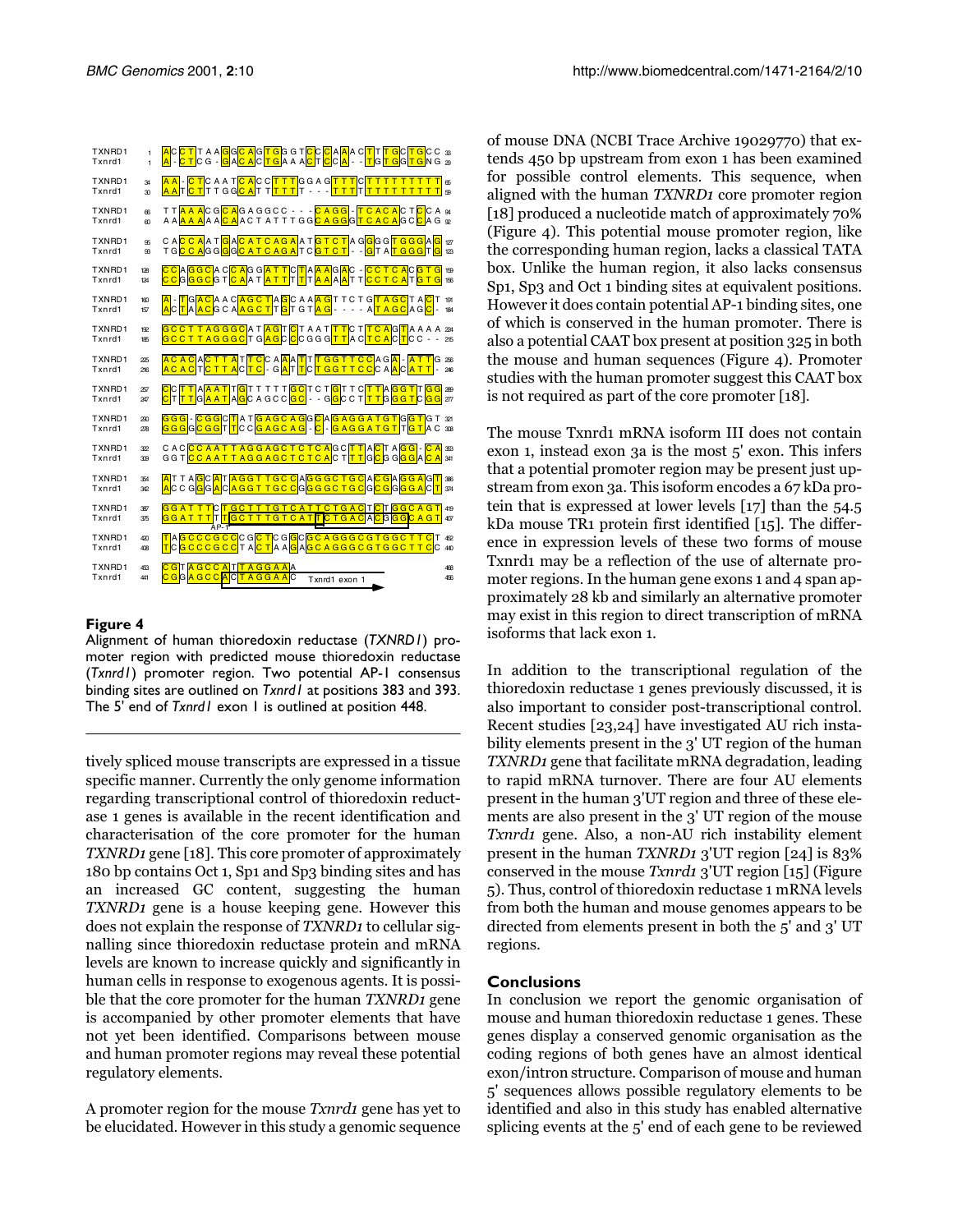| TXNRD1-3'UT1<br>Txnrd1-3'UT     | AGGTTAAGCCCCAGTGTGGATGCT<br>AGGTTAAGCCCCAGTGTGGATGCT                                                             |
|---------------------------------|------------------------------------------------------------------------------------------------------------------|
| TXNRD1-3'UTE5<br>Txnrd1-3'UT 25 | GTTGCCAAGACTGCAA <mark>ACCAC</mark> TGG<br>GTTGCCAAGACTA <mark>CA</mark> G <mark>ACCA</mark> T <mark>TG</mark> C |
| TXNRD1-3'UT49<br>Txnrd1-3'UT 49 | CTCGTTTCCGTGCCCAAATCCAAG<br>CTTGCTTCCTTGCCCACGCCCA-G                                                             |
| TXNRD1-3'UT3<br>Txnrd1-3'UT 72  | <b>GCGAAGTT</b> TT<br>T <mark>G A A G T T</mark> C A                                                             |

<span id="page-6-0"></span>Alignment of the non-AU rich instability element present in the human *TXNRD1* 3'UT region with a sequence element present in the mouse *Txnrd1* 3'UT region.

and further defined. Further work will be required to link the different transcripts with specific promoter regulatory elements.

# **Materials and methods**

All chemicals were purchased from Sigma (Castle Hill, NSW, Australia) unless otherwise indicated.

## *Genomic organisation of mouse Txnrd1 gene*

• Cloning of mouse genomic Txnrd1 DNA

To obtain mouse genomic DNA clones for the determination of the genomic structure of the mouse Txnrd1 gene, we initially screened a mouse genomic DNA library in  $\lambda$ phage (Stratagene, La Jolla, CA, USA) with an  $αP32$ dATP labelled mouse Txnrd1 cDNA fragment as a probe. Approximately  $5 \times 10^5$  plaques were prehybridised in 10% w/v dextran sulphate (Astral, Gymea, NSA, Australia), 2% w/v sodium dodecyl sulphate, 0.04% w/v bovine serum albumin, 0.04% w/v polyvinyl pyrollidone (MW 40000), 0.04% w/v Ficoll and 1 M sodium chloride at 61 C for 4 hours. The probe was hybridised to the filters at 61 C for 12 hours. The filters were washed three times at 40 C in 2XSSC (0.3 M sodium chloride, 0.33 M sodium citrate) and 0.1% w/v sodium dodecyl sulphate. Successful screening of the mouse genomic DNA library produced two overlapping mouse Txnrd1 genomic clones approximately 15 kb in length.

The Txnrd1 cDNA fragment used in the probe was generated using reverse transcriptase PCR that utilised mRNA isolated from mouse liver tissue (Oligotex Direct mRNA Mini Kit, Qiagen, Victoria, Australia) as the template with oligonucleotides designed from the mouse Txnrd1 cDNA sequence [\[15\]](#page-7-12). These two oligonucleotides (forward primer 5' ACATCTACGCCATTGGTGAC and reverse primer 5' TGGGGCTTAACCTCAGCAGC (Geneworks, Adelaide, Australia)) amplified a region of mouse Txnrd1 cDNA approximately 520 bp in length.

• Mapping of mouse Txnrd1

One of the clones obtained from the mouse genomic library screen was extensively mapped using restriction enzyme digests and Southern blot analysis. The resulting sequences were aligned with the mouse Txnrd1 cDNA se-quence [[15](#page-7-12)] using MacVector<sup>™</sup> software (Oxford Molecular Group) to reveal the intron/exon junctions for exons 5, 6, 9, 10, 11, 12, 13, 14 and 15.

To complete the intron/exon map of the mouse Txnrd1 gene, the mouse Txnrd1 cDNA sequence was used to BLAST-search [\[25\]](#page-7-22) the NCBI Trace Archive for mouse genomic DNA fragments containing exons 1, 2, 3, 4, 7, 8 and 16. Numerous 1 kb genomic sequences were obtained and aligned with the relevant exon sequences via MacVector™ software to reveal the intron/exon junctions.

## *Genomic organisation of the human TXNRD1 gene*

The human TXNRD1 cDNA sequence [[8](#page-7-7)] was used to BLAST-search the NCBI human genome database for the TXNRD1 genomic DNA sequence. The resulting genomic sequence was aligned with the human TXNRD1 cDNA sequence using MacVector™ software to reveal intron/ exon junctions.

## *Alternative splicing patterns*

## *Mouse*

BLAST-searches [\[25\]](#page-7-22) of the NCBI EST and Trace Archive databases were used to analyse the alternative splicing patterns in the mouse *Txnrd1* gene.

## *Human*

BLAST-searches of the NCBI EST and human genome databases were used to analyse the alternative splicing patterns in the human TXNRD1 gene.

# *Promoter Elements*

The human TXNRD1 promoter sequence was used to BLAST-search the NCBI Trace Archive for the potential mouse *Txnrd1* promoter region.

# **Abbreviations**

BLAST – Basic Local Alignment Search Tool

EST – Expressed Sequence Tags

GSSG – Oxidised Glutathione

NCBI – National Centre of Biotechnology Information

PCR – Polymerase Chain Reaction

Trx – Thioredoxin